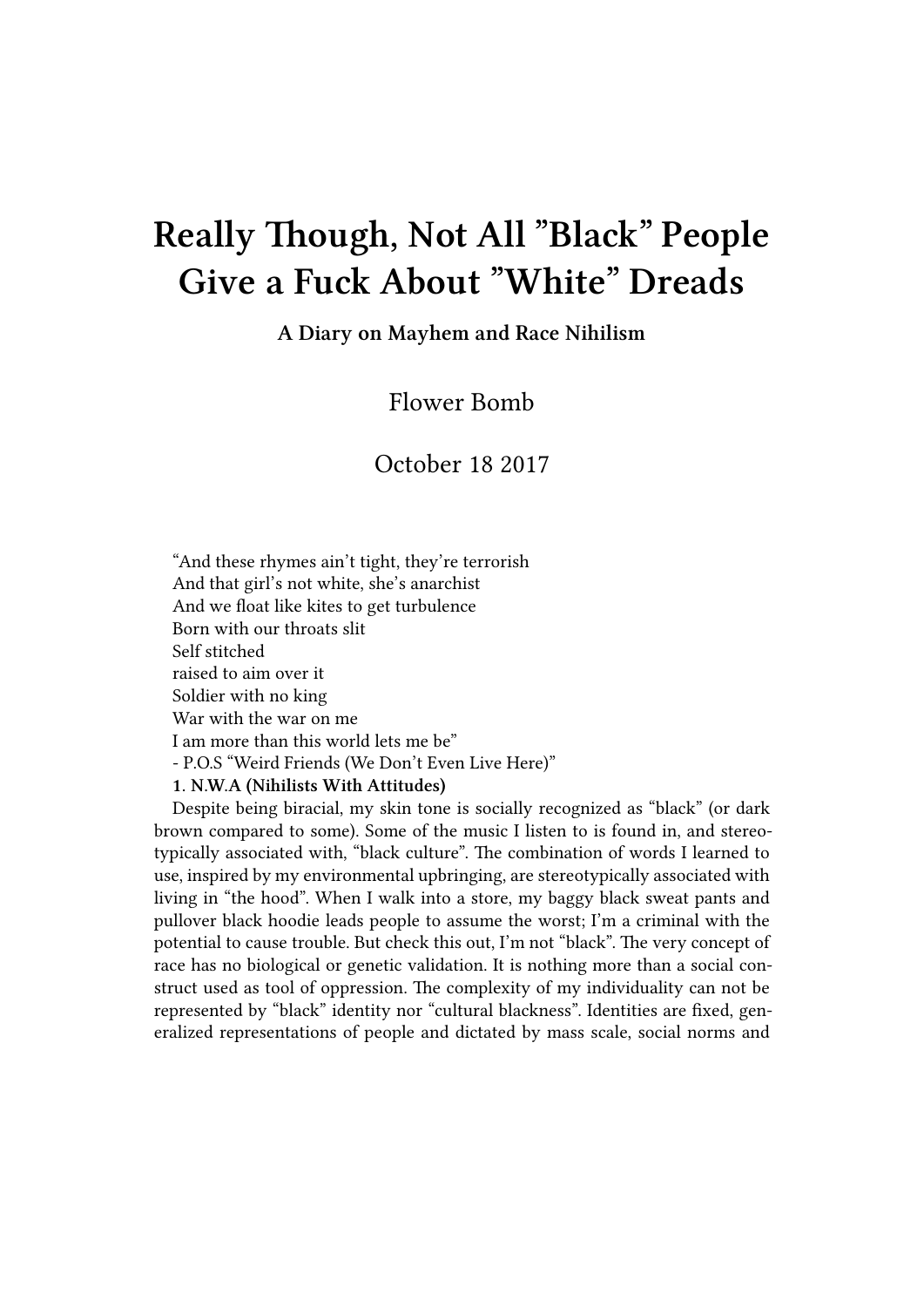stereotypes. They are standardized by capitalism and industrial civilization and assumed to be universal and beyond questioning. When I walk into a store I get the stares, all based on the shared concern that I just might steal some shit. But to be honest, their probably right. I just might. Because the social placement of my assigned identity is located near the bottom which means my access to resources is limited. So that is how I create access to resources without vote begging for equality. Under capitalism, equality can not exist. And I gotta' survive, so I'm gonna' do what I gotta do. And that doesn't mean pushin' poison and enabling intoxication culture. The dope game is a trap set up by the state… So I just gotta' be more creative.

The socially constructed groups ("black", "man") that society identifies me as are ones assigned to me at birth by a system that benefits from my identity categorization - a system I reject all together. This is the same system that constructs "black" as inferior to "white", "female" as inferior to "male", "animal" as inferior to "human". I will not deny the very real experiences of sexism and racism that people face, nor the reality of institutionalized racism and sexism that wages poverty and war on those of us racialized and gendered as "inferior". "White" supremacy, patriarchy, and this capitalist society as a whole needs to be fought and destroyed. And I refuse to embrace any of its identity mechanisms of division as personal forms of resistance. Instead, I embrace criminality against the laws of identity, as well as the agents of identity reinforcement responsible for normalizing the rigid boundaries of identity. I reject the liberal narrative that I, as a

"black man", deserve rights in this country equal to the "white man". "Black man" doesn't represent me, and I refuse to assimilate into those roles. I want to see them destroyed, as well as the logic that creates them. My existence embodies the negation of social assimilation and of the prison of identity-based representation, recognizing individuality without measure as the sincerest form of anarchy. "Black man" identity ain't got shit on me.

## **2. Keep Your "White" Dreads. Keep Fuckin' Shit Up**.

I don't care about your culturally inspired dreads. And I don't care about "white" people's dreads neither. I got better shit to do than chasin' people around with a pair of scissors tryin' to give them a free haircut. And skin tone doesn't necessitate conformity to any particular culture, let alone culture at all. As a matter of fact, fuck culture. I never had a say in being assigned this "black" culture that I am assumed to be represented by. Is knowing my African roots gonna save me from an attack by an armed, "white" supremacist militant? And it seems that children are all coerced into cultures at birth by people who assume they know what's best for them. That, in and of itself, constitutes a form of hierarchical authority that can also burn in the fire with socially coerced identity and assigned roles. Like race and gender, culture is also a social construct only maintained by those willing to validate it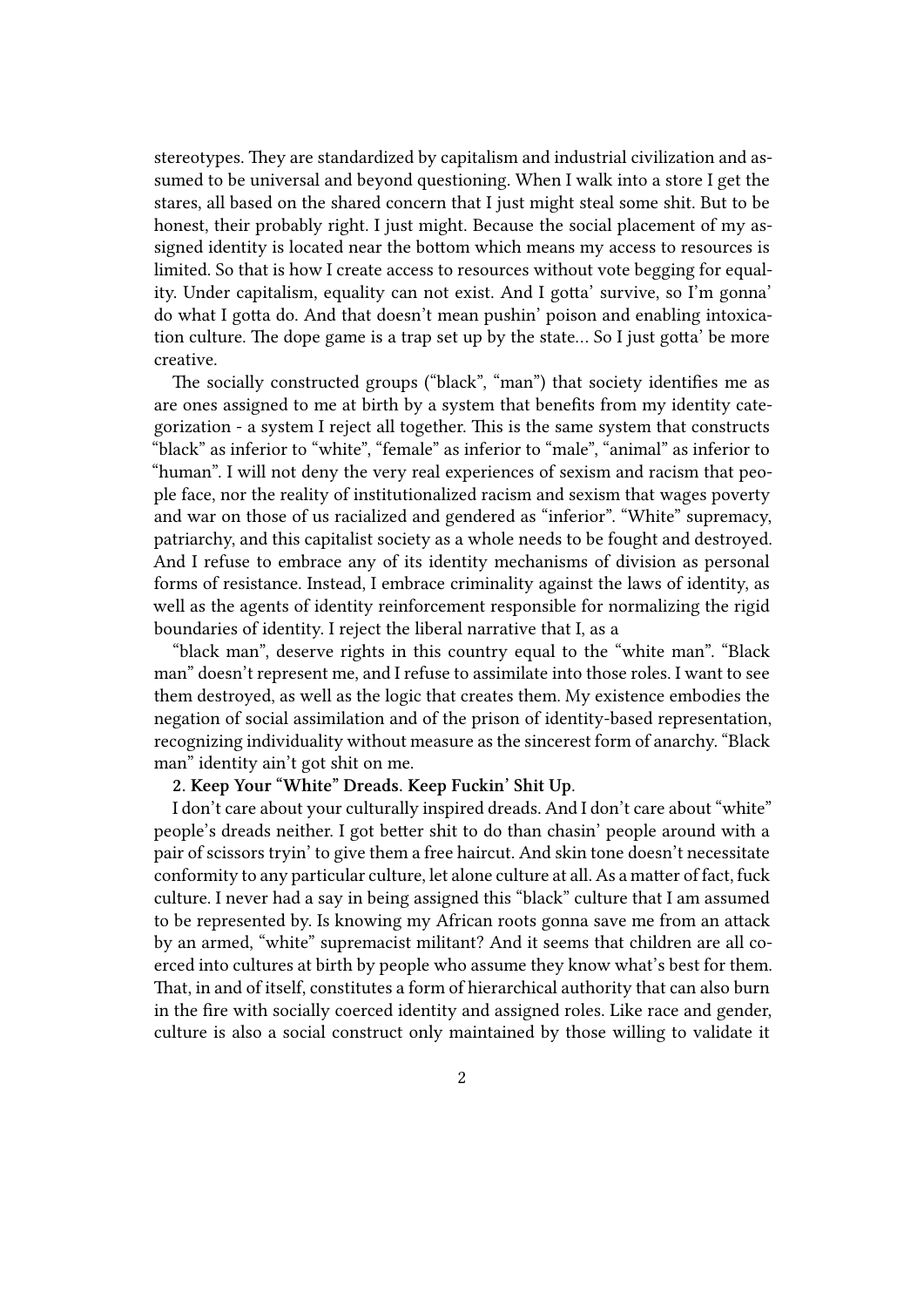with their own subservience to it. And some folks were never permitted to know anything outside their culture - except maybe all the problems with other cultures. This sense of nationalism seems immune to critique from leftists and most anarchists. "White" supremacy and nationalism are widely called out and confronted but since when did "black" supremacy and nationalism become acceptable? Don't get me wrong, "black" supremacy and "black" power are not backed up by the state, and came as a legitimate response to "white" power and supremacy. But reproducing more identity-based supremacy is counter-productive and reformist.. "Black" power limits itself to identity-based empowerment without radically confronting the foundation of assigned identity to begin with. And don't act like "black" nationalist tendencies don't exist within the anarchist movement. I'm side eyein' ya'll wack-ass identity politicians who power play "white" anarchists with guilt. Now ya'll got them policing others - promoting that liberal, rights-based narrative that paints all "black" people as victims.

I ain't tryin' to waste time reforming shit. I ain't tryin' to embrace the establishment's prescribed identity and then demand rights for it. I demand nothing from this system - I wanna' destroy everything that gives it validation, including the identity assigned to maintain its class binary. "Black" nationalism is not a solution to eliminating racism. It reinforces racism as a cultural and institutionalized system by validating the "white" and "black" racial and class binary. And if we tryin' to all get free, why embrace the same identities that were constructed to divide and stratify us? And how we gonna' take back and determine our lives if we still stuck in the shackles of internalized victimhood?

Those who maintain cultures on a traditional basis are in positions of power which constitutes a hierarchy between those who embrace that particular culture and those who refuse. I not only refuse "American" culture and all its social constructs and values, but all cultures that govern the mind. Cultures discourage freethinking and limitless exploration of one's individual potential in life. Rather than allowing individuals to interact with the world and develop an opinion based on their own independent experiences, a preconceived narrative of life is imposed and justified as "truth" by those in positions of manipulative power. To exist, cultures rely on the subjugation of a group of people homogenized based on socially constructed roles and characteristics. I not only find cultures and their desire for control and domination personally undesirable, but I have learned that their power drops anchor in the mind of the subservient. Those who either don't have the courage or accessible inspiration to think for themselves, or who actively promote culture and nationalism always turn to manipulation tactics like shaming and guilting others who refuse to assimilate. These cultural-based nationalist type groups do not reflect a universal truth or reality, nor do they represent all the people they claim to.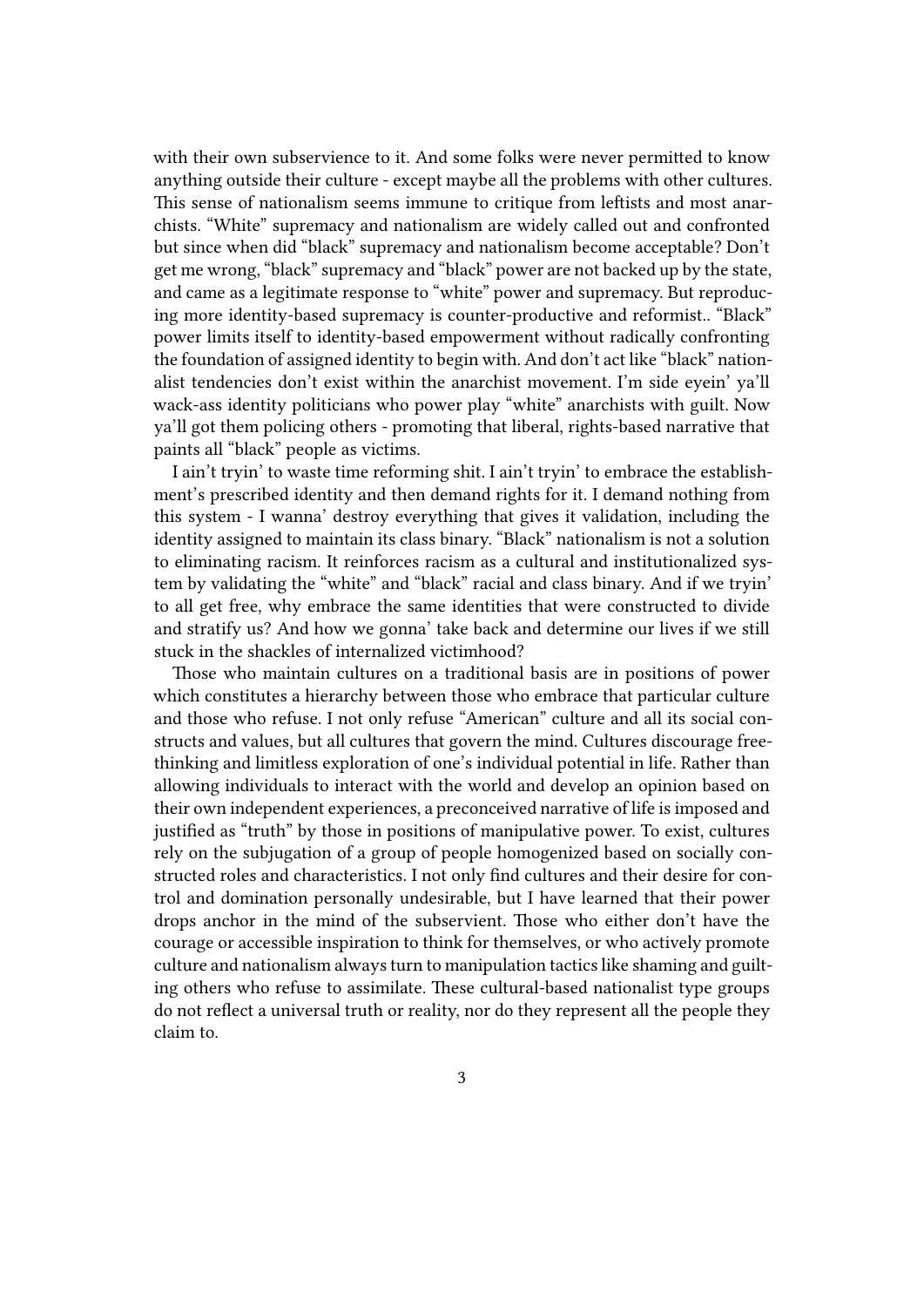So, hey there "white" reader, "white dreads" are not culturally appropriating. No culture holds a monopoly on a hairstyle. Culture is a state of mind that can only manifest materially with rigid boundaries of essentialism which are protected by the laws of identity and those who enforce them. Are your dreads out of bounds with the laws of identity? Did the identity police come and charge you with disrespecting the laws of essentialism? Then you are probably a criminal worth knowing. In the context of capitalism, if you tryin' to sell dreaded hair as a fashion commodity, that's not culturally appropriating. But you still might get your windows smashed for being a fucking capitalist. Capitalism aside, dreadlocks are smelly, dried-sweat strands of tangled and/or matted hair. And that's fine. My dreads are too. Fuck conventional beauty standards, capitalism, and those who defend both.

## **3. Another Word for "White Ally" is Still "Coward".**

I don't care if you identify as/call yourself a community-approved "white ally". But I will assume that: 1. You are incapable of thinking for yourself. 2. You are a coward. 3. You will hesitate under fire when I ask you to hand me a molotov cocktail - fearful that you will be doing "the community" a disservice. Assuming you will be beside me in the streets or somewhere where tensions are high, I don't want you to stand behind me and ask me what you should do. I don't want to be your leader. Leadership, isn't that the complex that we are fighting against in the first place?

As my friend, will we hang out and have discussions freely or will you spend your time hesitating and stumbling over your words trying to keep your PC terminology in check for fear of offending me? If you say something fucked up, am I incapable of being considerate of the world you live in and calmly asking you to think about what you said? Will you police my other "white" friends with your expertise on anti-racism, in hopes of gaining my applause? Will you police the boundaries of identity and reduce me to a mere "marginalized voice" incapable of taking space against white supremacy? If so, then you suffer from "white guilt" and are more of an conformist with some personal work of your own to do. I don't want what liberal social justice warriors and some wack-ass anarchists call "allies". I want accomplices. I am fine on my own, but I would enjoy the lawless company of those with ideas and strategies that aren't always my own, and with experiences and histories that differ from mine. Do you refuse societal submission and instead embrace life as daily attack on capitalist society and everything in between? Cool. I do too. Despite socially constructed categories and assigned identities, this is our bond. This is our affinity.

## **4. Gettin' With the (Anti)-Program.**

There is no use in making demands. It is pointless asking those in positions of power to stop their quest for control and domination. I can't ask liberal POC organizations, academics, and social justice warriors to stop pretending they represent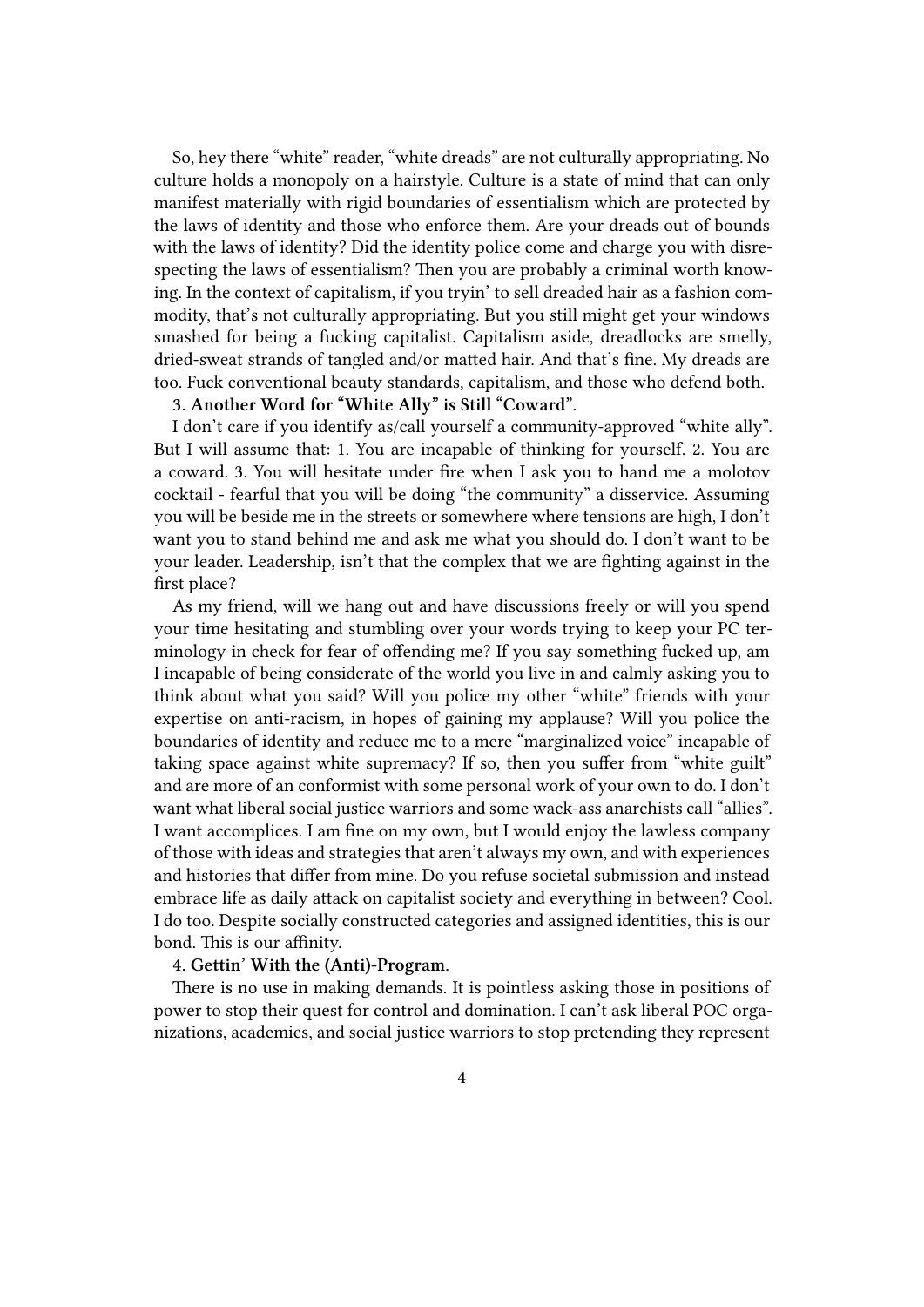me and my interests. I don't have time to spend hours explaining to them that not all people they identify as "black" can "be saved". Some people just want money and the power to dominate others just as any "white" bank owner or corporate executive. I can't plead with them to stop invisibilizing my existence as an individual acting out of bounds with their political programs. I can't vote beg leftists and anarcho-leftists into realizing their plan to "organize the masses" ultimately discourages a vitality of anarchy - individuality. I can't change or reform their system that they operate within and attempt to dominate the political terrain with. I am anti-political in that all programs derived from politics are doomed to fail because they all have one thing in common - representation. None of these people represent me, my personality, nor the anarchistic actions of my individuality. I am anti-political in that my actions of revolt do not constitute a politicized occupation separate from my daily life. Anarchy is not my activist hobby. My individual existence is a nihilistic, transformative expropriation of a life that was never intended to be my own in the first place.

So if you are "white" and are reading this, you have already defied the police in your head who tells you to never read anything critical of "black" liberalism, identity in general, and allyship or culture. Just like when you walked away after being scolded about your dreads from a "black" activist, and under your breath mumbled "Go fuck yourself." Or in the streets when they called you an "outside agitator" for trying to smash a bank window, then you did it anyways. You do you. The liberals, anarcho-liberals included, will continue to attempt to police everyone with politically correct terminology that changes every year. They will continue to guilt you for having "white" skin. They will guilt you when you stand up and act out against the authority of their studies and academic jargon. They will continue to threaten you with call out statements, ostracizing, and maybe even physical violence as long as you refuse to psychological submit to their program. To the "black" reader, nobody can represent the totality of your individualism because despite their assumptions of you, your intellect and experiences are not fixed into place. Your existence can not be confined to a mere social position on a ladder. Do you feel the shackles on your imagination while operating within the confinement of your assigned identity? Can your identity as a "black" person ever truly liberate you or does it secure you in place with an internalized sense of victimhood that comes with that racialized assignment? Do you feel coerced to surrender yourself to "black liberation" in fear of feeling alone and isolated? That fear is legit. And that fear is what keeps one submissive. This essay was written in hopes of inspiring the criminal in you. If you recognize the prisons that "community leaders" place our imaginations in, perhaps you will escape from the liberal confines of sign holding, endless meetings, chanting, and marching for "justice".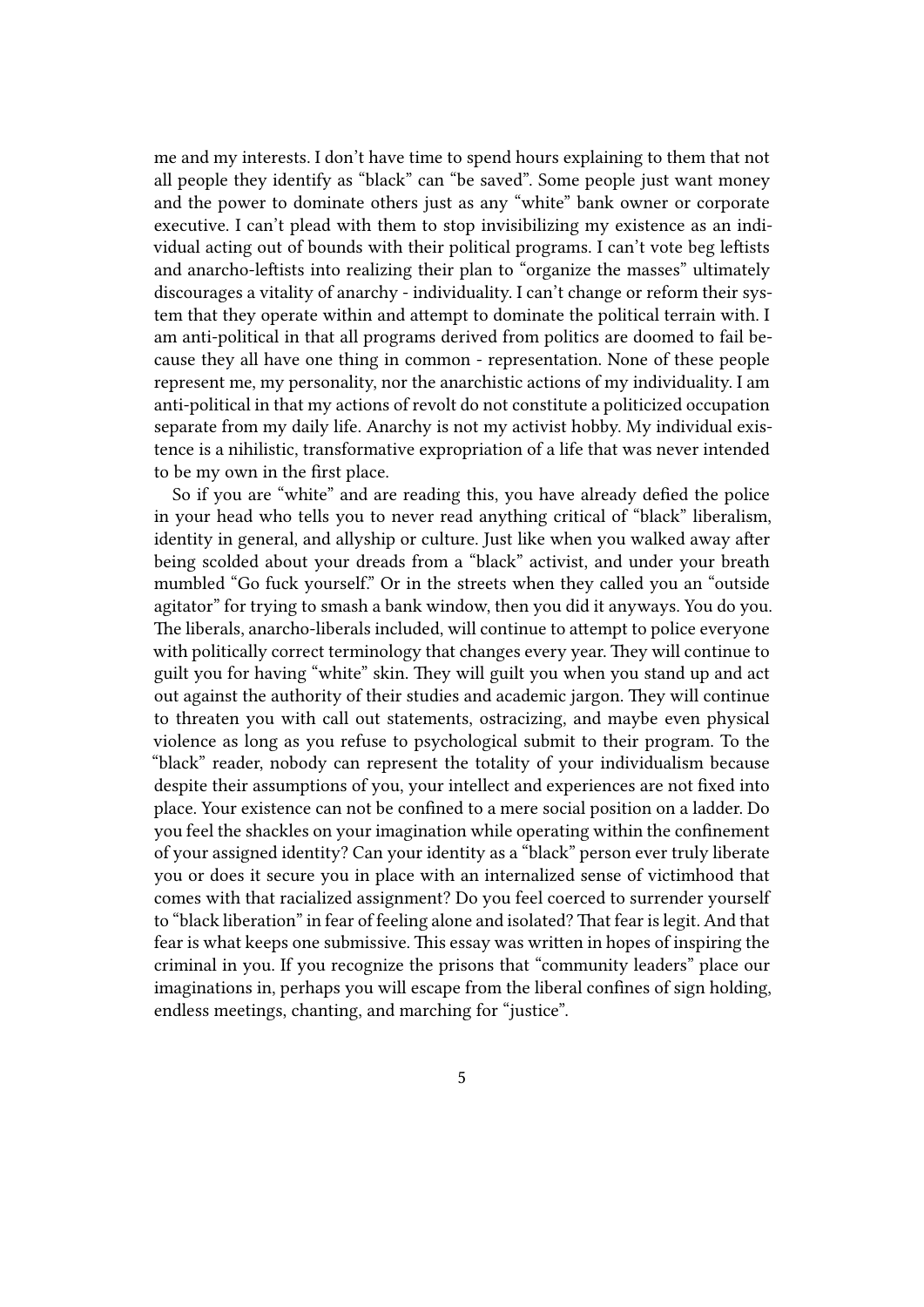Fear is their weapon for discouraging individual determination and "organizing the masses". But thats OK. I don't need their masses or programs to know when and how to attack. And neither do you. And neither do all the other "black" people who feel they have to join these liberal or radical identity-based groups and organizations to remain loyal to "blackness" as a cultural identity. The shared experience of being "black" under capitalism is only limited to identity. Just 'cus people share the same institutionalized form(s) of oppression don't automatically mean they share the same visions and objectives on how to destroy it. These are important differences that shouldn't be flattened. While these groups continue their mindnumbing attempts to create a new system of race essentialism within the shell of the old, some of us are having fun destroying all the systems. When they say "black and brown" unity against racism and fascism, we've *been* sayin' every body against racism and fascism, as well as the establishment that makes them functional. Where chaos blooms with emancipation and the limitless potential that follows, individuality becomes a weapon of war against control and categorical confinement. While they scold you "white" people and chant "Cut your dreads!", I am saying really though, not all "black" people give a fuck about "white" dreads. Stay ungovernable. See you in the streets.